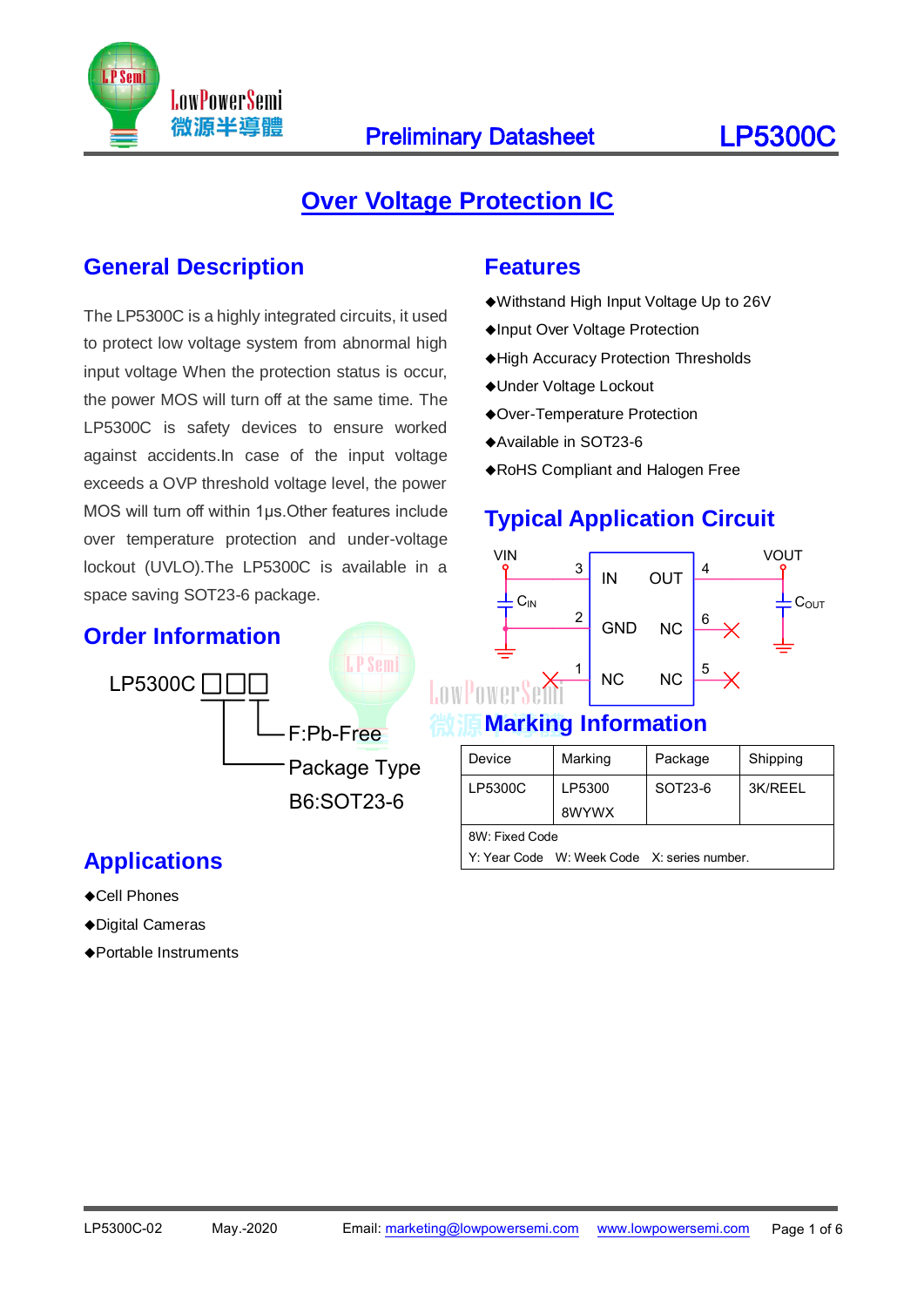

# **Pin Configuration**



# **Function Block Diagram**



# **Functional Pin Description**

| <b>Name</b> | <b>Pin</b>   | <b>Description</b>                                                  |
|-------------|--------------|---------------------------------------------------------------------|
| <b>NC</b>   | 1            | No Connect                                                          |
| <b>GND</b>  | $\mathbf{2}$ | Ground.                                                             |
| <b>VIN</b>  | 3            | Power source input. Connect a ceramic capacitor between VIN and GND |
| <b>OUT</b>  | 4            | Output through the power MOSFET.                                    |
| <b>NC</b>   | 5            | No Connect                                                          |
| <b>NC</b>   | 6            | No Connect                                                          |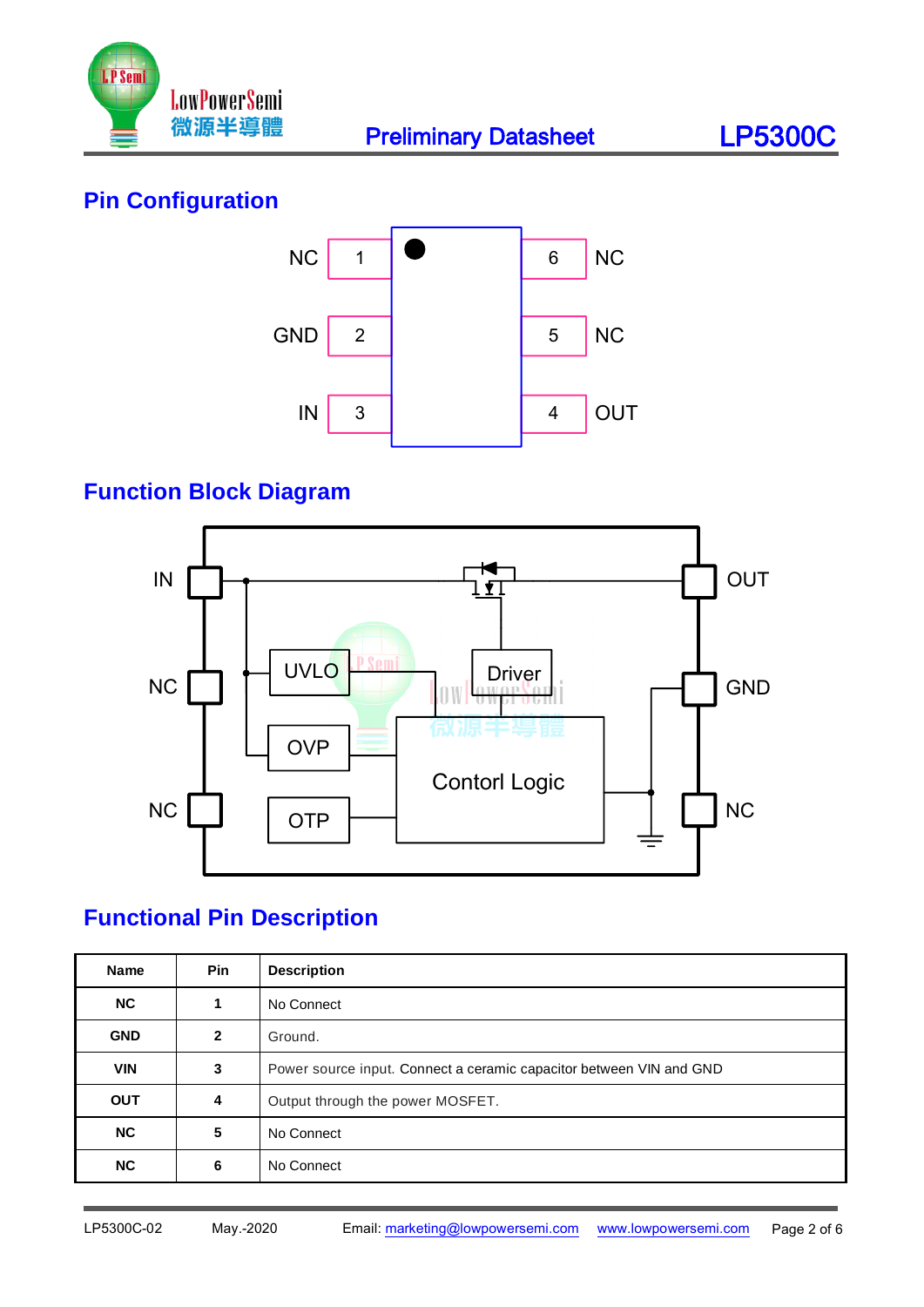



# **Absolute Maximum Ratings Note1**

| $\rightsquigarrow$ |                                                                                                                                         |  |
|--------------------|-----------------------------------------------------------------------------------------------------------------------------------------|--|
| ✧                  |                                                                                                                                         |  |
| ✧                  |                                                                                                                                         |  |
| ✧                  |                                                                                                                                         |  |
| ✧                  |                                                                                                                                         |  |
| $\leftrightarrow$  |                                                                                                                                         |  |
|                    | Note1. Stresses beyond those listed under "Absolute Maximum Ratings" may cause permanent damage to the device. These are stress ratings |  |
|                    | only, and functional operation of the device at these or any other conditions beyond those indicated in the operational sections of the |  |
|                    | specifications is not implied. Exposure to absolute maximum rating conditions for extended periods may affect device reliability.       |  |

### **Thermal Information**

| ≺≻ | Maximum Power Dissipation (PD, TA=25°C) | 0.45W  |
|----|-----------------------------------------|--------|
| ✧  | Thermal Resistance (JA)                 | 250℃/W |

# **ESD Susceptibility**

| ✧ | HBM(Human Body Mode) ----   |                      | 2KV  |  |
|---|-----------------------------|----------------------|------|--|
|   |                             |                      |      |  |
| ✧ | MM(Machine Mode)<br>------- |                      | 200V |  |
|   |                             | <b>1.owPowerSemi</b> |      |  |
|   |                             |                      |      |  |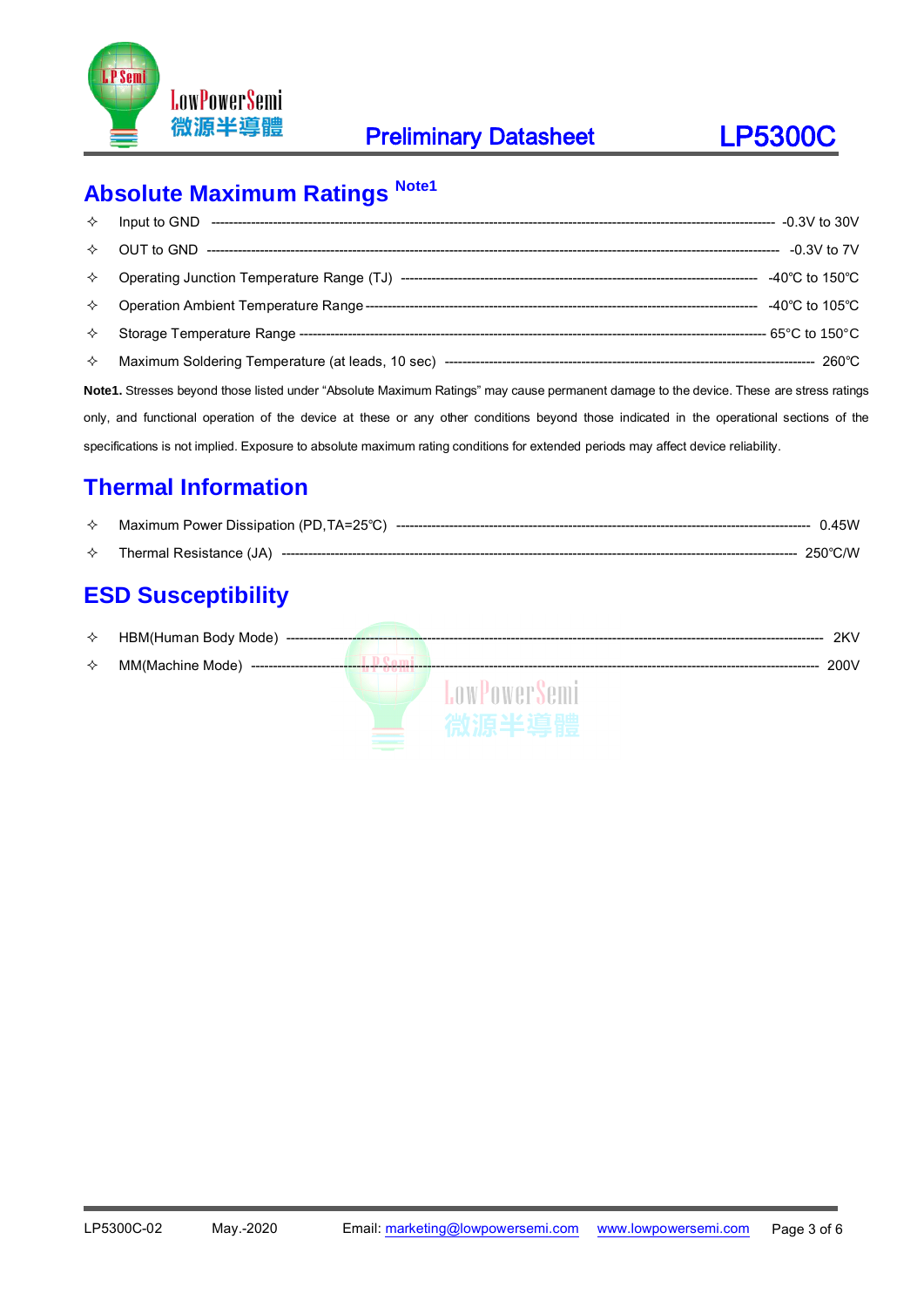



#### **Electrical Characteristics**

 $(V_{IN} = 5V, T_A = 25^{\circ}C,$  Unless Otherwise Specified)

| <b>Parameter</b>                                | Symbol                   | <b>Test Conditions</b>         | Min | <b>Typ</b> | <b>Max</b> | <b>Units</b> |
|-------------------------------------------------|--------------------------|--------------------------------|-----|------------|------------|--------------|
| <b>General Function</b>                         |                          |                                |     |            |            |              |
| Power Source Voltage                            | <b>V<sub>IN</sub></b>    | $T_J$ = +25 °C                 | 3.3 | 5          | 26         | V            |
| Input UVLO Threshold                            | VUVLO                    | V <sub>IN</sub> Rising         | 2.5 | 2.7        | 2.9        | $\vee$       |
| <b>UVLO Threshold Hysteresis</b>                | <b>AVUVLO</b>            | <b>Falling Hysteresis</b>      |     | 200        |            | mV           |
| Soft Start Time                                 | <b>Tss</b>               |                                |     | 9          |            | ms           |
| <b>Power Source Current</b>                     | <b>I</b> IN              | $V_{IN} = 5V$                  |     | 2.4        |            | mA           |
| <b>Thermal Shutdown Threshold</b>               | T <sub>SD</sub>          |                                |     | 140        |            | °C           |
| Thermal Shutdown Threshold<br><b>Hysteresis</b> | $\Delta$ T <sub>SD</sub> |                                |     | 20         |            | °C           |
| <b>Power MOS</b>                                |                          |                                |     |            |            |              |
| Switch On Resistance                            | $R_{DS(ON)}$             | $IQUT=1A$                      |     | 184        |            | $m\Omega$    |
| <b>Regulation Function</b>                      |                          |                                |     |            |            |              |
| <b>Output Voltage Regulation</b>                | <b>VLDO</b>              | $V_{IN} = 5.7V$                |     | 5.5        |            | V            |
| <b>Protection Functions</b>                     |                          |                                |     |            |            |              |
| Input Over Voltage Protect threshold            | <b>VIOVP</b>             | V <sub>IN</sub> from 5V to 10V | 5.7 | 5.85       | 6.0        | V            |
| Input OVP propagation delay                     | Tove                     |                                |     |            | 0.8        | <b>us</b>    |
| Input OVP threshold Hysteresis                  | $\Delta V_{IOVP}$        | V <sub>IN</sub> from 10V to 5V |     | 100        |            | mV           |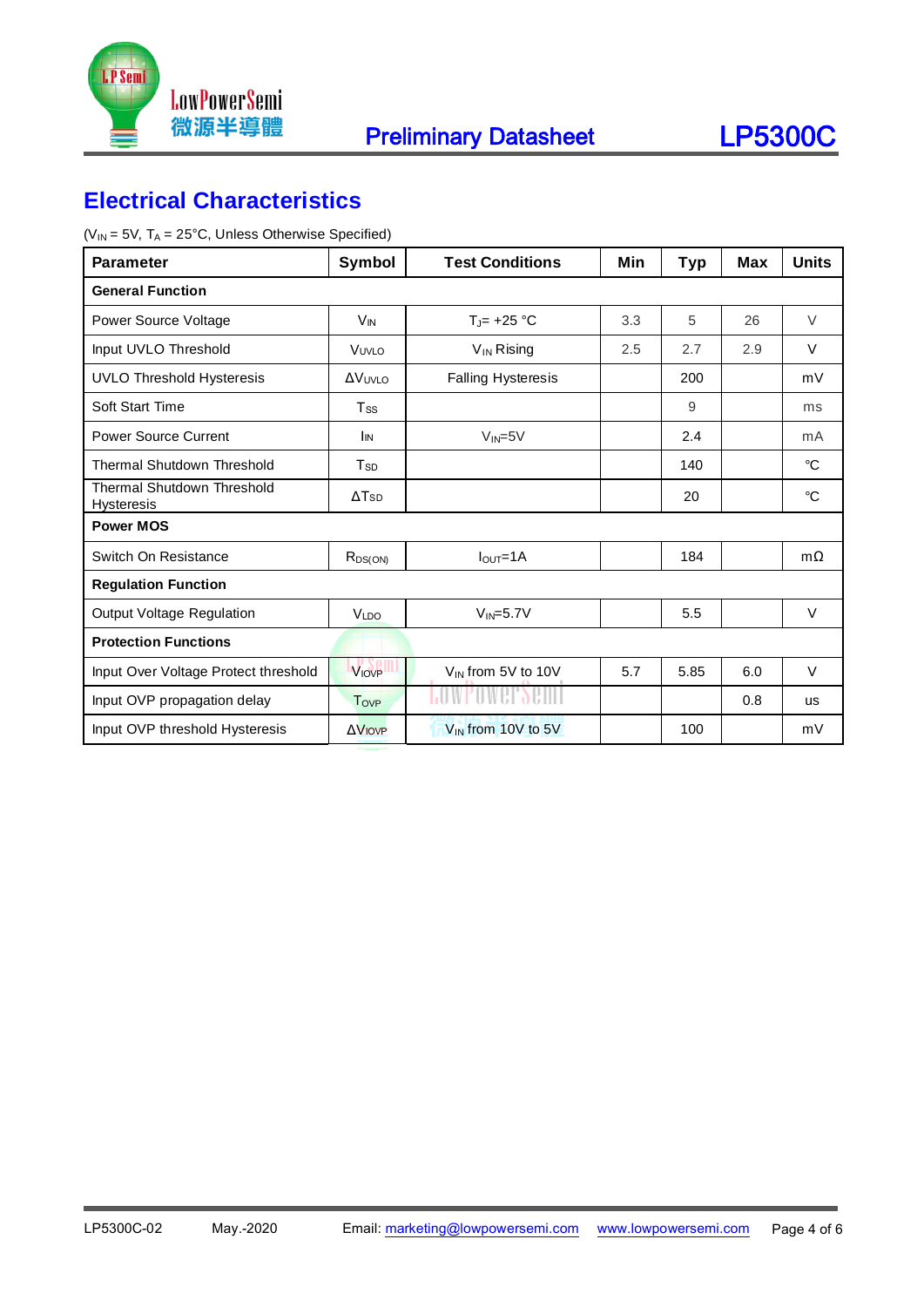

#### **Preliminary Datasheet LP5300C**

#### **Application Information**

The LP5300C devices monitor the input voltage to protect the charging system of a Li-Ion battery. When protect circuits enabled, the system is protected against input overvoltage by turning off an internal switch, immediately removing power from the charging circuit.Additionally, the device also monitors its own temperature and switches off if device too hot.

#### Under Voltage Lockout (UVLO)

The LP5300C had an UVLO internal circuit that enables the device once the voltage on the VIN voltage exceeds the UVLO threshold voltage.

#### Input Over Voltage Protection

The LP5300C Input has an over voltage protection to protect the battery charging system. When the VIN voltage rises above Input Voltage Protect threshold,<br>the system will turns the switch off.

the system will turns the switch off.

#### Over Temperature Protection

The LP5300C device enters over temperature protection(OTP) if its junction temperature exceeds 140°C (Typ.). During over temperature protection none of the device's functions are available. To resume normal operation the junction temperature need cool down, and the outputs will restart.

#### Layout Consideration

The proper PCB layout and component placement are critical for all circuit. LP5300C is meant to protect downstream circuit. Here are some suggestions to the layout design.

1. Connected all ground together with one uninterrupted ground plane, which include power ground and analog ground.

2. The input and output capacitor should be

located as closed as possible to the chip and

ground plane.

3. Other components should be located close to the chip.